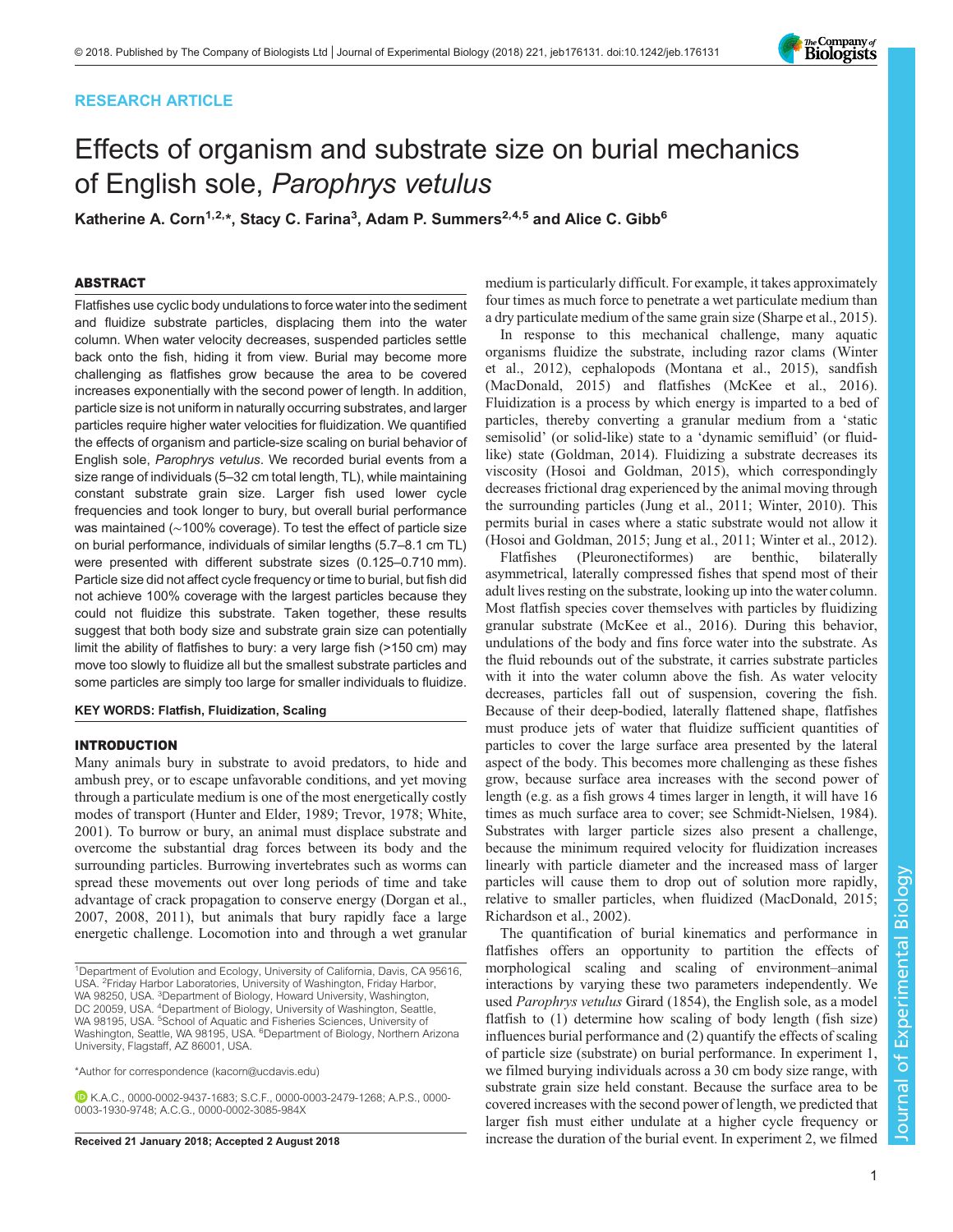burial of several individuals of approximately the same size and varied the particle size of the substrate. For this experiment, we predicted that as particle size becomes larger, a fish must either undulate at higher cycle frequency or increase the duration of the burial event.

# MATERIALS AND METHODS

## Experimental conditions

Parophrys vetulus were collected by beach seines at Jackson Beach (48.520°N, 123.010°W) and by otter trawls at East Sound (48.637°N, 122.87°W to 48.621°N, 122.857°W) in the San Juan Islands, WA, USA. The fish were housed in flow-through sea tables with locally collected sandy substrate at Friday Harbor Laboratories (Friday Harbor, WA, USA) and were fed mysid shrimp (family Mysidae) and tails of shrimp (family Pandalidae). Protocols for animal husbandry and experimentation were approved by the University of Washington Institutional Animal Care and Use Committee (IACUC #4238-03).

In experiment 1, we varied the size of the fish while sediment size remained constant (Fig. 1A). Fish of a size range of 5.0 to 31.9 cm total length (TL) were used for this experiment  $(n=15 \text{ individuals})$ . Individuals were chosen to evenly cover the total size range available. We recorded five burial events for each fish using a locally collected sandy substrate with an average particle size of 0.516 mm (range: 0.124–0.70 mm). In experiment 2, we used individuals of similar size  $(5.7–8.1 \text{ cm} \text{ TL}, n=5 \text{ individuals})$  but varied sediment size  $(n=5$  sediment types; Fig. 1B). For substrate, we used aluminium oxide particles with diameters of 0.125, 0.250, 0.355, 0.500 and 0.710 mm. Each fish was recorded burying once on each substrate size, with substrate size presented in random order. Substrate randomness was determined with a custom-written R script randomizing order of five numbers.

## Video analysis

For both experiments, fish were recorded from a lateral view using a Fastec SC500ME Sportscam capturing images at 250 frames  $s^{-1}$ . Dorsal photos of each fish were taken before and after each burial event to determine the percentage of the body covered by sediment after burial ( percent coverage). Burial event duration and undulation frequency were calculated for each burial event. We quantified burial event duration as time from the beginning of fin motion to the end of fin motion during a burial event, regardless of whether the fish was completely covered. Undulation frequency was calculated as the number of undulations of the body divided by the total duration of the burial event. To determine percent coverage, we measured the amount of surface area left uncovered after burial and compared it with the total surface area of the fish. The ratio of uncovered surface to total surface was then subtracted from 1 to obtain percent coverage. All video and still images were analyzed using Fiji (ImageJ) v2.0.0 [\(Schindelin et al., 2012](#page-5-0); [Schneider et al., 2012\)](#page-5-0).

#### Statistical analysis (general)

We used R v3.1.3 package 'stats' ([http://www.R-project.org/\)](http://www.R-project.org/) to conduct statistical analyses. For experiment 1, we calculated the means for each variable (duration, cycle frequency and percent coverage) from 3–5 burial events for each of the 15 individuals. Mean values were then used to compute linear regressions to evaluate relationships between log fish length and log undulation rate, log duration of burial event and log area covered. We also regressed log undulation frequency and log burial event duration versus log percent coverage to identify possible associations between behavioral variables and burial performance, using percent coverage as the metric of burial success. We used a Pearson's product-moment test for correlation between the number of undulations and time to burial.

For experiment 2, we did not take the mean of burial performance and kinematic values across individuals, but instead used measured values for the five individuals at each of the five grain sizes for our statistical analyses. The relationship between log size of the granular media and log undulation rate, log burial event duration and log area covered was quantified using linear regression.

We used a Bonferroni correction to determine significance to reduce the likelihood of Type I error, implemented by dividing a



Fig. 1. Experimental design across a two-part experiment separating effects of substrate size and body size. (A) Experiment 1 used fish between 5 and 32 cm on substrate of a single size. (B) Experiment 2 used fish between 5 and 8 cm on substrate between 0.125 and 0.710 mm.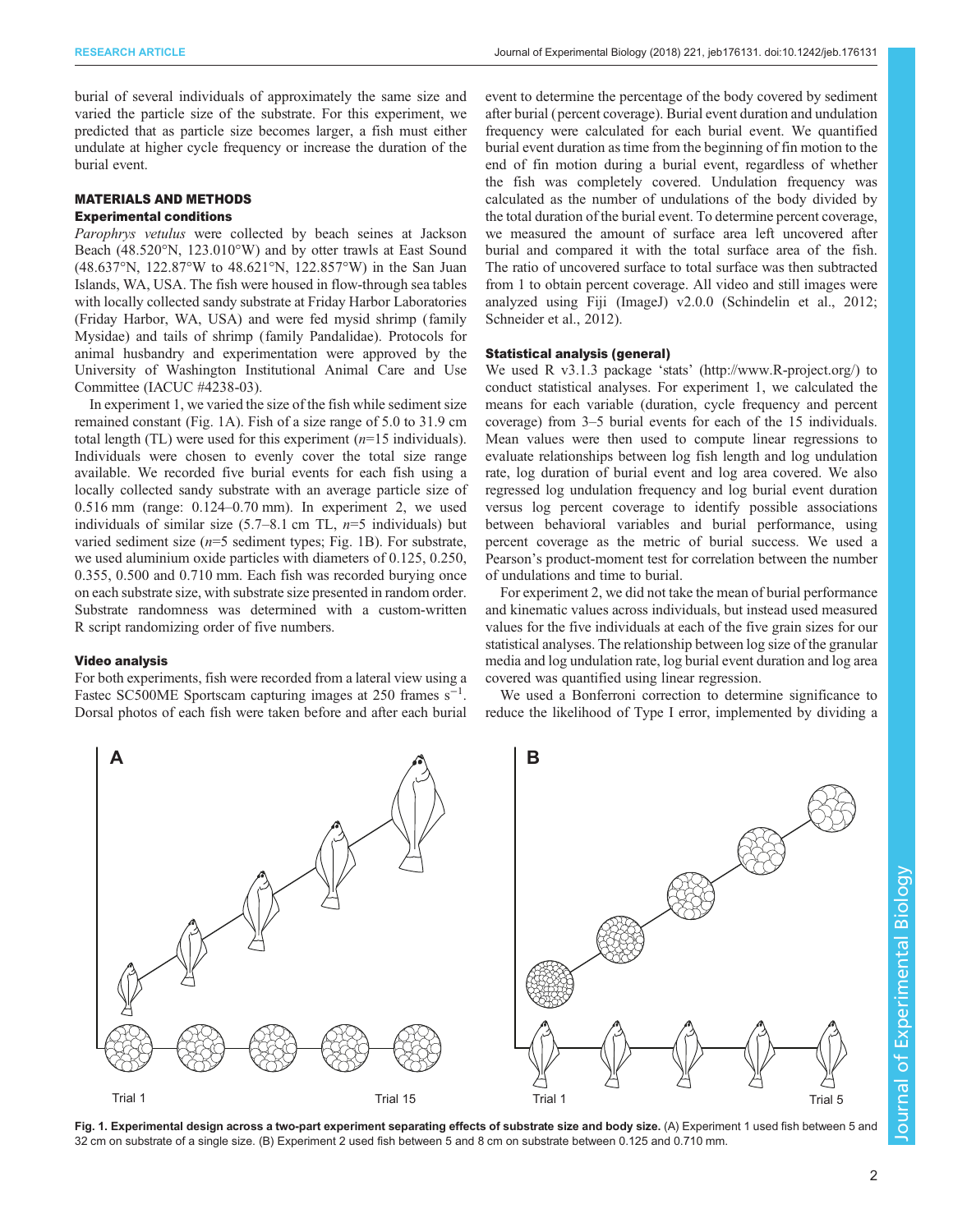standard P-value cutoff (0.05) by the number of regressions run using the dataset. Bonferroni correction indicates a corrected P-value of 0.01 for experiment 1 and 0.016 for experiment 2 (5 and 3 regressions per dataset, respectively). To account for the possibility of Type 1 error suggested by our Bonferroni correction in experiment 2, we used Bayesian Information Criterion (BIC) [\(Schwarz, 1978\)](#page-5-0) to select the best model given all possible combinations of predictors. This was implemented with regsubsets in the R package leaps [\(https://CRAN.R-project.org/](https://CRAN.R-project.org/package=leaps) [package=leaps](https://CRAN.R-project.org/package=leaps)) and quantified the relationship between variables inherent to the fish (as determined by experiment 1: undulation rate and duration of burial event) or manipulated by us (substrate particle size) and the total percentage of the fish's body covered with sediment after the burial event. All data are publicly available from the Dryad digital repository ([Corn et al., 2018\)](#page-4-0).

## RESULTS

# Characterization of flatfish burial

We observed a distinct set of motions that comprised a single burial event. The burial event began when a posteriorly moving wave of undulation passed down the length of both the dorsal and anal fins. After at least one fin undulation was completed, the body began to rapidly undulate, and the entire body appeared to act as an undulating plate. Undulations of the body continued until a portion or all of the upper body surface was covered by substrate to the fish's satisfaction. The dorsal and anal fins continued to undulate through at least one additional cycle after the end of movement of the body.

## Organism scaling

All regression statistics from experiments 1 and 2 are summarized in [Table 1,](#page-4-0) where intercept and slope reference a and b, respectively, are used in the scaling equation  $y=bx+a$ , where slope is considered the scaling coefficient. With increasing fish length  $(L)$ , body undulations became less frequent (e.g. fewer undulations were produced per unit time) and the time to burial increased (Fig. 2A,B). The scaling coefficients for undulation rate versus length and duration of burial versus length were  $L^{-0.52}$  (P<0.001) and  $L^{0.68}$ (P<0.001), respectively [\(Table 1](#page-4-0)). Percent coverage was not a significant predictor of either undulation frequency  $(P=0.23)$  or duration of burial  $(P=0.18)$ ; that is, all fish buried themselves to a similar extent, regardless of undulation frequency or total burial time. However, the total number of undulations increased with fish length ( $L^{0.15}$ ,  $P<0.05$ ), while the percentage of the fish covered in sediment following burial remained unchanged as fish became larger  $(P>0.05)$  (Fig. 2C). Therefore, fish required more cycles of slower movement to bury themselves as they grew larger. We also measured the total number of undulations during burial, but did not conduct statistical analyses on this variable because it is correlated with the total duration of burial  $(P<0.001$ , estimate=0.778).

## Environment scaling

When presented with substrates of different grain sizes, fish did not alter their burial behavior. There was no relationship between body undulation frequency ( $P=0.21$ ) or duration of burial ( $P=0.16$ ) with substrate grain ( particle) size [\(Fig. 3](#page-3-0)A,B): fish produced approximately the same frequency of movement and took the same amount of time to bury across all substrate sizes. However, percent coverage decreased with increasing grain size  $(L^{-1.83})$ ,  $P=0.022$ ) [\(Fig. 3](#page-3-0)C). At the largest grain sizes, small fish were only able to cover a maximum of 35% of their bodies during the burial behavior. Additional regression statistics are shown in [Table 1.](#page-4-0) The regsubsets model comparison results indicate that the model



Fig. 2. Fish kinematics change with increasing fish size. Larger fishes moved with a lower undulation frequency and took longer to bury, but were able to bury as effectively as smaller fish (an average of 91.6% of body covered with sediment after the burial behavior). Fish buried in substrate of average size 0.516 mm. Data were  $log_{10}$  transformed. Bars and points indicate mean±s.e.m. values per individual of n=15 individuals over 3–5 trials. (A) Undulation frequency decreased with increasing body size. (B) Duration of burial event increased with body size. (C) Body size had no effect on burial success (percentage of body covered in substrate after burial event). Additional regression statistics are shown in [Table 1](#page-4-0).

'percent coverage∼duration+grain size of burial', which excludes undulation rate, is the best model.

#### **DISCUSSION**

Across the flatfish body sizes considered here, animal size did not limit burial performance, but substrate particle size did. This finding has implications for habitat use: flatfishes are likely to be limited in the size of substrate they can use for camouflage. Behavioral preference tests conducted using other flatfish species show that juvenile flatfishes avoid sediments too coarse for them to bury in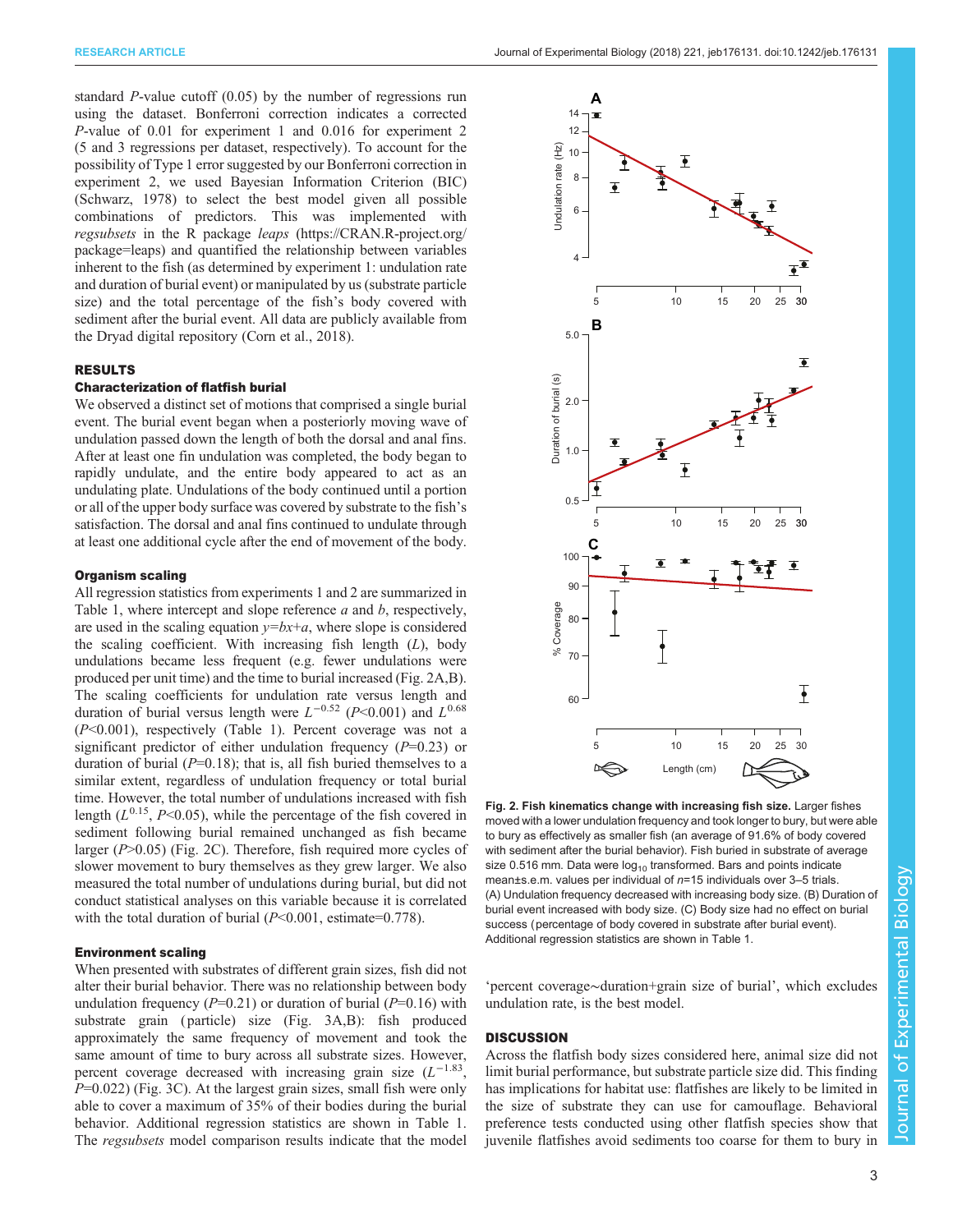<span id="page-3-0"></span>

Fig. 3. Burial success decreases with increasing substrate particle size. Grain size does not affect the undulation frequency or time to burial of small fish, but as particle size increases, the percentage of the body covered by particles decreases. Data were  $log_{10}$  transformed. Points indicate individual fish. (A) Undulation frequency did not change with increasing particle size. (B) Duration of burial event did not change with increasing particle size. (C) The data suggest that overall burial success (percent coverage) decreased with increasing particle size. Additional regression statistics are shown in [Table 1.](#page-4-0)

[\(Moles and Norcross, 1995](#page-5-0); [Gibson and Robb, 2000](#page-4-0)). However, it is important to note that sediment composition preferences [\(McConnaughey and Smith, 2000](#page-5-0); [Stoner and Ottmar, 2003](#page-5-0)) are species specific, which suggests that some flatfish species may be capable of fluidizing larger particles, relative to other species. This is consistent with recent laboratory observations that burial kinematics including time to burial and undulation frequency in flatfishes vary by species [\(McKee et al., 2016\)](#page-5-0).

Larger fish took more time to bury, which is consistent with our a priori prediction that larger fishes would increase the duration of burial effort to cover their larger surface area. However, instead of the predicted increase in burial effort by increasing undulation frequency, larger fish produced fewer undulations per unit time. We suggest that individuals of *P. vetulus* are unable to produce higher frequency undulations at larger body sizes because of physiological limitations. The scaling pattern seen here is similar to consistent limits on tail beat frequency of swimming fishes (e.g. [Wardle, 1975](#page-5-0); [Videler and Wardle, 1991](#page-5-0)), where smaller fishes have higher tail beat frequencies than larger fishes. This pattern is observed both across species with different adult body sizes and across a size range of a single fish species. Based on isolated muscle experiments, it appears this phenomenon occurs, at least in part, because muscle power output (work over time) declines as cycle duration increases as fish become larger [\(Altringham and Johnston, 1990; Anderson](#page-4-0) [and Johnston, 1992\)](#page-4-0). If we assume that flatfish length scales with mass (M) to the one-third power ( $L \propto M^{1/3}$  and  $f \propto L^{-1/2}$ , where maximum cycle frequency f scales with mass to the  $-1/6$ :  $f \propto M^{-1/6}$ ; see [Bejan and Marden, 2006](#page-4-0)), then the intraspecific scaling exponent for cycle frequency observed here is what would be predicted based on the observed relationship between maximum cycle frequency and body mass for a swimming animal. Like swimming fishes, P. *vetulus* do not appear to be able to produce sufficient power to maintain a rapid body undulation frequency as they grow larger.

The physiological limit on cycle frequency suggests that the duration of burial behavior must increase to allow the fish to cover an increasingly large body surface area as they grow longer. Over the range of body sizes considered here, P. vetulus maintained burial performance by adding cycles to the behavior (thereby increasing the duration of burial), which allowed them to achieve ∼100% coverage. However, very large flatfishes are unlikely to be able to bury effectively, unless the substrate is composed of very small grain sizes that can be fluidized by lower water velocities. Pacific halibut, *Hippoglossus stenolepis*, for example, can reach 250 cm TL (see [Moiseev, 1955;](#page-5-0) cited in [Orlov et al., 2011\)](#page-5-0). Assuming that Pacific halibut follow a similar scaling relationship to that of English sole [\(Table 1](#page-4-0)), we would expect that a 250 cm Pacific halibut would undulate at  $0.0126$  cycles s<sup>-1</sup> and one complete cycle of burial would take more than a minute. Thus, for very large flatfishes, body undulations may not produce effective burial in sediment with particles of the size used in our organism-scaling experiment. Correspondingly, limitations on body undulation rate may ultimately determine what substrates can be used by larger flatfishes. This inference is supported by surveys of Pacific halibut that reveal that large (>100 cm) halibut prefer fine sediments, whereas smaller halibut prefer coarser sediments [\(Carlson et al., 2005\)](#page-4-0).

Although fish in our study maintained performance across a range of body sizes at a fixed particle size, they could not maintain performance as particle size increased. The best model of the data indicated that a combination of grain size and duration of burial predicted percent coverage. We hypothesize that this is due to an inability of flatfish to fluidize larger grain sizes. This scaling phenomenon has been seen in other animals that fluidize substrate, such as the octopus Octopus kaurna, which showed decreased subsurface burrowing performance with increased sediment size [\(Montana et al., 2015\)](#page-5-0), the Pacific sandfish, *Trichodon trichodon*, which cannot produce an adequate flow of water out of the gill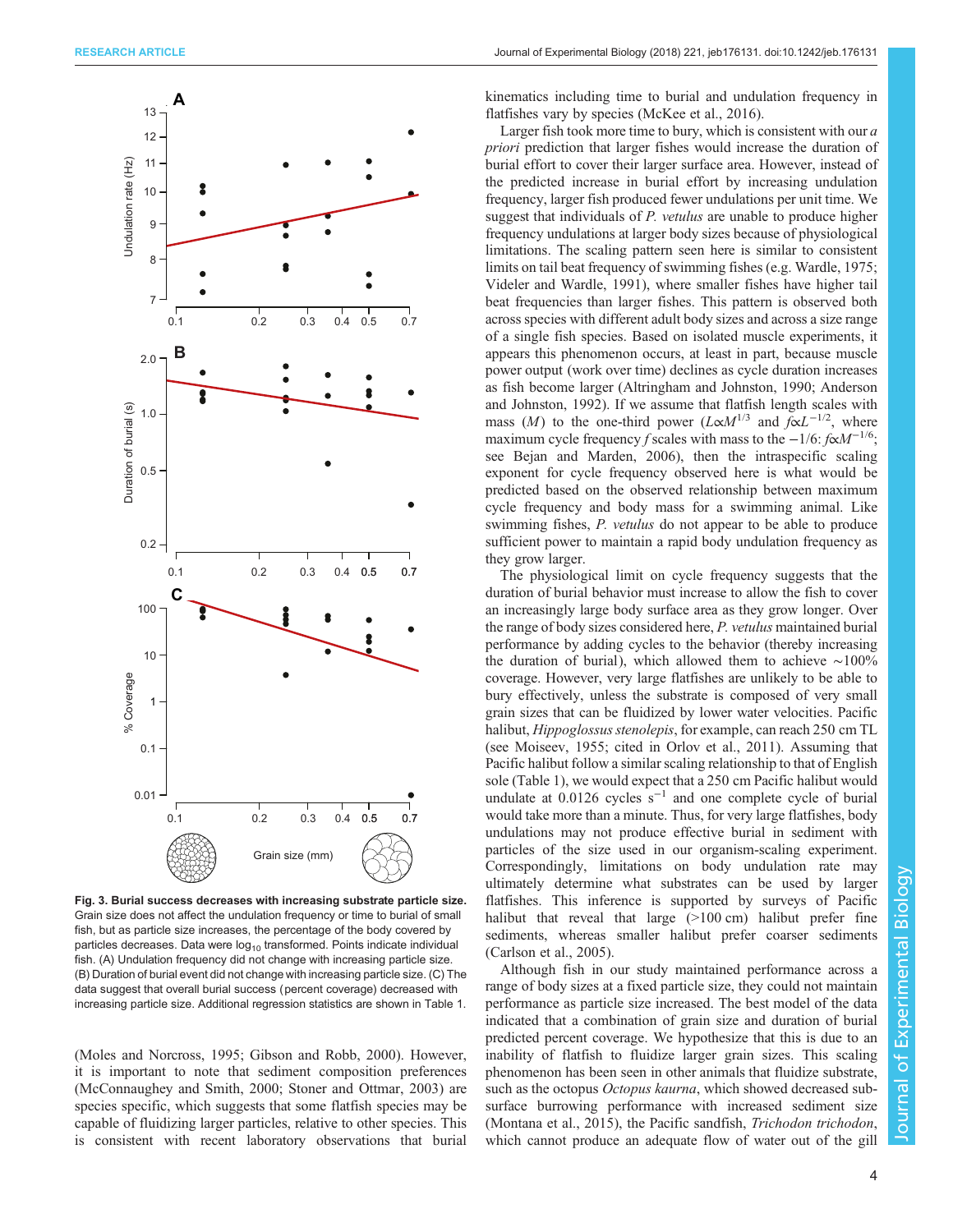## <span id="page-4-0"></span>Table 1. Regression statistics

| Regression model               | Intercept | Slope    | d.f. | $P$ -value | Adjusted $r^2$ |
|--------------------------------|-----------|----------|------|------------|----------------|
| Undulation rate~length         | 1.41      | $-0.52$  | 13   | < 0.001    | 0.77           |
| Duration~length                | $-0.64$   | 0.68     | 13   | < 0.001    | 0.75           |
| % Coverage~length              | 1.99      | $-0.027$ | 13   | 0.68       | 0              |
| % Coverage~undulation rate     | 1.85      | 0.13     | 13   | 0.23       | 0.04           |
| % Coverage~duration            | $-0.11$   | $-0.11$  | 13   | 0.18       | 0.064          |
| % Coverage~duration+grain size | 0.57      | $-1.24$  | 16   | < 0.01     | 0.43           |
| Undulation rate~grain size     | 1.01      | 0.081    | 17   | 0.21       | 0.39           |
| Duration~grain size            | $-0.051$  | $-0.22$  | 17   | 0.16       | 0.63           |
| % Coverage~grain size          | 0.44      | $-1.83$  | 17   | 0.022      | 0.23           |

Results of linear model regressions of experiments 1 and 2. Data were  $log_{10}$  transformed and averaged prior to performing statistical analyses in experiment 1, where we tested a 27 cm size range of fish on constant substrate size, and  $log_{10}$  transformed prior to performing statistical analyses in experiment 2, where we tested fish of constant size across a 0.6 mm range of substrate grain size.

openings to fluidize larger substrate particles ([MacDonald, 2015\)](#page-5-0), and juvenile European plaice, Pleuronectes platessa, which show a negative asymptotic relationship between substrate particle size and burial success (Gibson and Robb, 1992). The likely mechanism underlying this pattern is that particles of larger size require greater fluid velocity to fluidize ([MacDonald, 2015; Richardson et al.,](#page-5-0) [2002](#page-5-0)). In the case of P. vetulus, individuals did not adjust burial kinematics to compensate for increased particle size and were unable to overcome this constraint [\(Fig. 3A](#page-3-0),B). We compared the performance of our fish with a published model of burial in juvenile P. platessa (Gibson and Robb, 1992), and found that our small fish underperformed at larger grain sizes when compared with predictions of juvenile plaice of the same size ( predicted: 91–98% coverage at 0.710 mm grain substrate; actual coverage: 0–35%). We attribute this discrepancy to interspecific differences in burial behavior and kinematics.

Biomechanical and physiological constraints of burial are key predictors of sediment preference (Bizzarro et al., 2016) that can inform spatial planning efforts and habitat management for the conservation of commercially and ecologically important marine species, including flatfishes. Some juvenile flatfishes have demonstrated a preference for seafloor habitats consisting of small grain sizes (Abookire and Norcross, 1998; [Moles and Norcross,](#page-5-0) [1995; Stoner and Ottmar, 2003](#page-5-0); [Tanda, 1990](#page-5-0)). Alternatively, because relatively smaller flatfishes can produce very high frequency movements, perhaps they can displace disproportionately larger particles and use the same habitat as larger members of the same species. We provide a biomechanical context for substrate size limitation in habitat preference in flatfishes that has the potential to inform decisions regarding essential fish habitat for these economically and ecologically important species.

#### Acknowledgements

We thank Ian MacDonald for helpful discussions of flatfish burial and fluidization and Mike Minicozzi for insights into animal scaling. We thank Drs Peter Wainwright and William Bemis, and the UC Davis Center for Population Biology for supporting K.A.C. during the writing of the manuscript. We also thank Dr Nicholas Gidmark and the students, staff and faculty of the 2015 Friday Harbor Laboratories Blinks–REU– Beacon Fellowship program, particularly Elska Kaczmarek, Alexus Roberts, J. D. Laurence-Chasen, Noah Bressman, Liz Allen and Mo Turner for their assistance and enthusiasm in the lab while this research was conducted. We thank Sarah Friedman, Christopher Martinez and Dave Matthews for technical suggestions during revisions of the manuscript.

#### Competing interests

The authors declare no competing or financial interests.

#### Author contributions

Conceptualization: S.C.F., A.P.S., A.C.G.; Methodology: K.A.C., S.C.F., A.P.S., A.C.G.; Formal analysis: K.A.C.; Investigation: K.A.C., S.C.F., A.C.G.;

Writing - original draft: K.A.C., S.C.F.; Writing - review & editing: K.A.C., S.C.F., A.P.S., A.C.G.; Supervision: S.C.F., A.P.S., A.C.G.; Project administration: A.P.S.; Funding acquisition: A.P.S. We also thank two anonymous reviewers for their helpful comments on the manuscript.

#### Funding

This work was supported by the Center for Population Biology at UC Davis and the National Science Foundation through DBI-1262239 and DEB-1701665 to A.P.S. and DEB-1310812 and DBI-1523836 to S.C.F.

## Data availability

All data are publicly available from the Dryad digital repository (Corn et al., 2018): <https://doi.org/10.5061/dryad.45b5g>

#### References

- Abookire, A. A. and Norcross, B. L. [\(1998\). Depth and substrate as determinants](http://dx.doi.org/10.1016/S1385-1101(97)00058-0) [of distribution of juvenile flathead sole \(](http://dx.doi.org/10.1016/S1385-1101(97)00058-0)Hippoglossoides elassodon) and rock sole (Pleuronectes bilineatus[\), in Kachemak Bay, Alaska.](http://dx.doi.org/10.1016/S1385-1101(97)00058-0) J. Sea Res. 39, 113-123.
- Altringham, J. D. and Johnston, I. A. (1990). Scaling effects on muscle function: power output of isolated fish muscle fibres performing oscillatory work. J. Exp. Biol. 467, 453-467.
- Anderson, M. E. and Johnston, I. A. (1992). Scaling of power output in fast musclefibers of the atlantic cod during cyclical contractions. J. Exp. Biol. 170, 143-154.
- Bejan, A. and Marden, J. H. [\(2006\). Unifying constructal theory for scale effects in](http://dx.doi.org/10.1242/jeb.01974) [running, swimming and flying.](http://dx.doi.org/10.1242/jeb.01974) J. Exp. Biol. 209, 238-248.
- [Bizzarro, J. J., Peterson, A. N., Blaine, J. M., Balaban, J. P., Greene, H. G. and](http://dx.doi.org/10.7755/FB.114.4.7) Summers, A. P. [\(2016\). Burrowing behavior, habitat, and functional morphology](http://dx.doi.org/10.7755/FB.114.4.7) [of the Pacific sand lance \(](http://dx.doi.org/10.7755/FB.114.4.7)Ammodytes personatus). Fish. B-NOAA 114, 445-460.
- Carlson, P. R., Hooge, P. N. and Cochrane, G. R. (2005). Discovery of 100–160 year-old iceberg gouges and their relation to halibut habitat in glacier bay, Alaska. Am. Fish. S. S. 41, 235-243.
- Corn, K. A., Farina, S. C., Summers, A. P. and Gibb, A. C. (2018). Data from: Effects of organism and substrate size on burial mechanics of English sole, Parophrys vetulus. Dryad Digital Repository.<https://doi.org/10.5061/dryad.45b5g>
- [Dorgan, K. M., Arwade, S. R. and Jumars, P. A.](http://dx.doi.org/10.1242/jeb.010371) (2007). Burrowing in marine muds [by crack propagation: kinematics and forces.](http://dx.doi.org/10.1242/jeb.010371) J. Exp. Biol. 210, 4198-4212.
- [Dorgan, K. M., Arwade, S. R. and Jumars, P. A.](http://dx.doi.org/10.1357/002224008785837130) (2008). Worms as wedges: effects [of sediment mechanics on burrowing behavior.](http://dx.doi.org/10.1357/002224008785837130) J. Mar. Res. 66, 219-254.
- [Dorgan, K. M., Lefebvre, S., Stillman, J. H. and Koehl, M. A. R.](http://dx.doi.org/10.1242/jeb.054700) (2011). Energetics [of burrowing by the cirratulid polychaete](http://dx.doi.org/10.1242/jeb.054700) Cirriformia moorei. J. Exp. Biol. 214, [2202-2214.](http://dx.doi.org/10.1242/jeb.054700)
- Gibson, R. N. and Robb, L. [\(1992\). The relationship between body size, sediment](http://dx.doi.org/10.1111/j.1095-8649.1992.tb02623.x) [grain size and the burying ability of juvenile plaice,](http://dx.doi.org/10.1111/j.1095-8649.1992.tb02623.x) Pleuronectes platessa L. [J. Fish Biol.](http://dx.doi.org/10.1111/j.1095-8649.1992.tb02623.x) 40, 771-778.
- Gibson, R. N. and Robb, L. [\(2000\). Sediment selection in juvenile plaice and its](http://dx.doi.org/10.1111/j.1095-8649.2000.tb02138.x) [behavioural basis.](http://dx.doi.org/10.1111/j.1095-8649.2000.tb02138.x) J. Fish Biol. 56, 1258-1275.
- Girard, C. (1854). Descriptions of new fishes collected by AL Heermann, naturalist attached to the survey of the Pacific Railroad route under Lieut. RS Williamson. Proc. Acad. Nat. Sci. Phila. 7, 129-140.
- Goldman, D. I. [\(2014\). Colloquium: biophysical principles of undulatory self](http://dx.doi.org/10.1103/RevModPhys.86.943)[propulsion in granular media.](http://dx.doi.org/10.1103/RevModPhys.86.943) Rev. Mod. Phys. 86, 943.
- Hosoi, A. E. and Goldman, D. I. [\(2015\). Beneath our feet: strategies for locomotion](http://dx.doi.org/10.1146/annurev-fluid-010313-141324) in granular media. [Annu. Rev. Fluid Mech.](http://dx.doi.org/10.1146/annurev-fluid-010313-141324) 47, 431-453.
- Hunter, R. D. and Elder, H. Y. [\(1989\). Burrowing dynamics and energy cost of](http://dx.doi.org/10.1111/j.1469-7998.1989.tb02533.x) [transport in the soft-bodied marine invertebrates](http://dx.doi.org/10.1111/j.1469-7998.1989.tb02533.x) Polyphysia crassa and Priapulus caudatus. J. Zool. 218[, 209-222.](http://dx.doi.org/10.1111/j.1469-7998.1989.tb02533.x)
- [Jung, S., Winter, A. G. and Hosoi, A. E.](http://dx.doi.org/10.1016/j.ijnonlinmec.2010.11.007) (2011). Dynamics of digging in wet soil. [Int. J. Non-Lin. Mech.](http://dx.doi.org/10.1016/j.ijnonlinmec.2010.11.007) 46, 602-606.